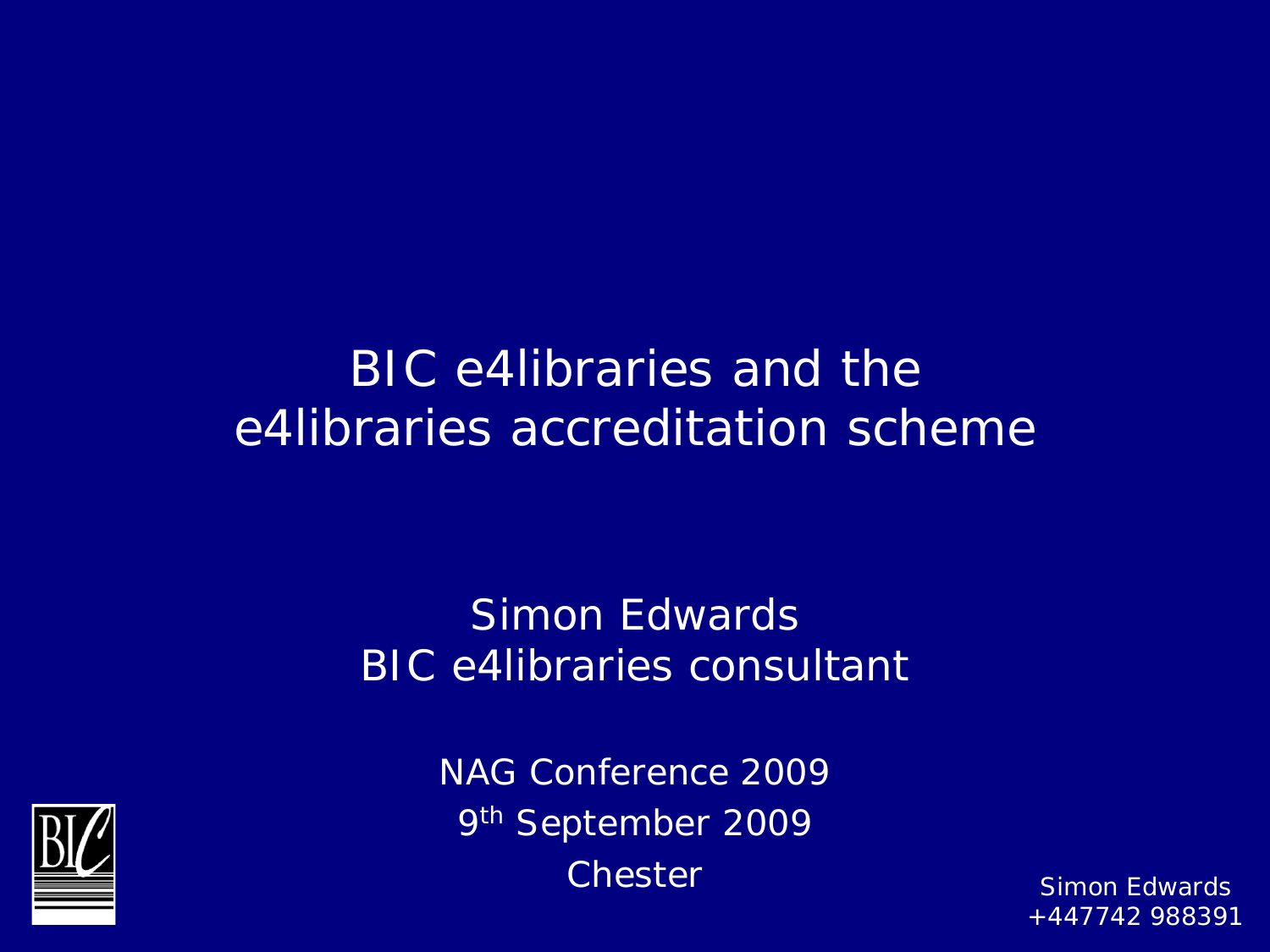# Agenda

- BIC
- e4libraries
- e4libraries Accreditation Scheme
- How to apply

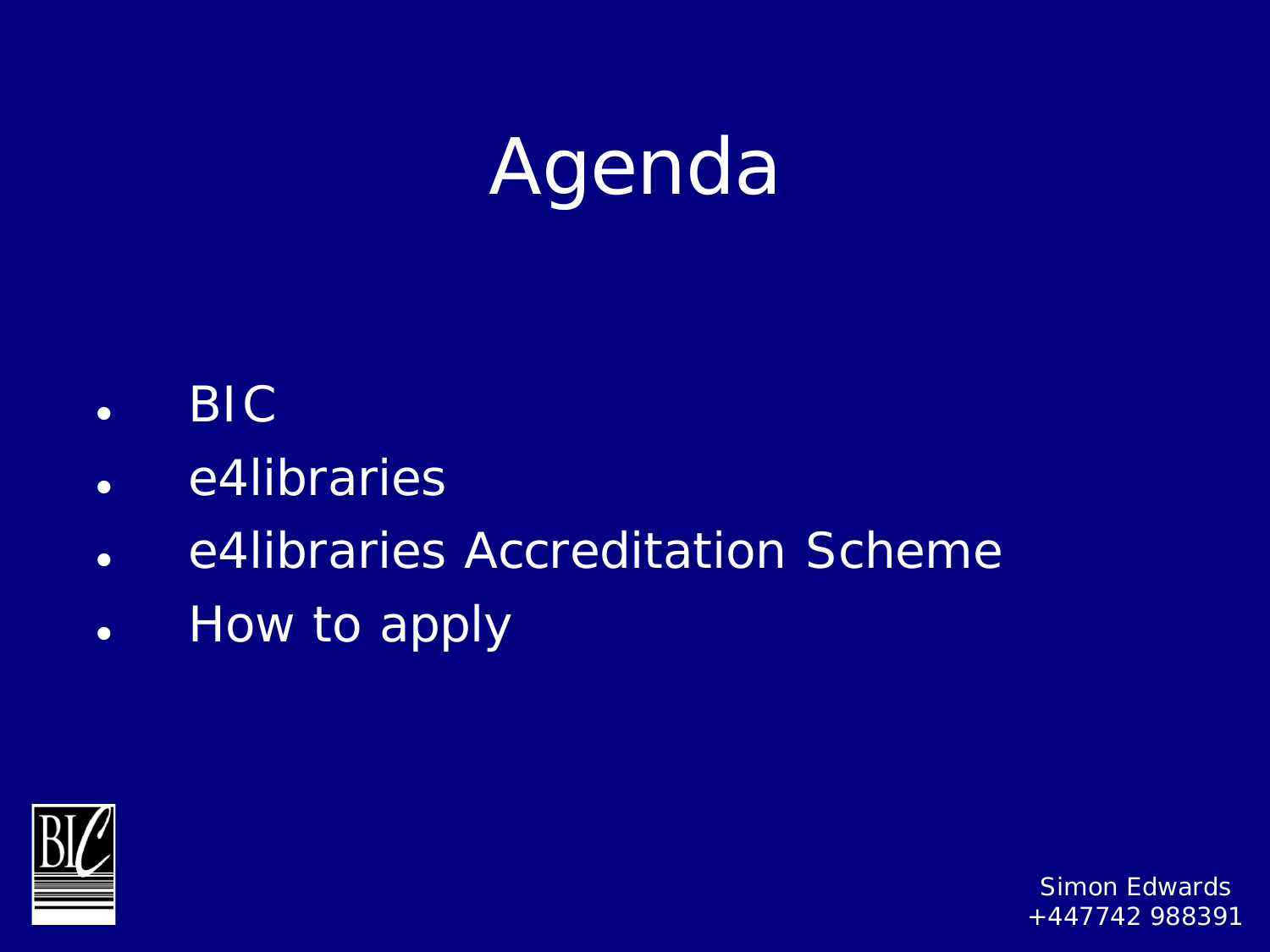#### About Book Industry Communication?

- BIC is the UK standards body for the book industry
- Co-owned by CILIP, the British Library and the Booksellers and Publishers Associations
- With most major book businesses and many libraries in membership
- Greatest hits:
	- BIC subject classification, e4libraries classification
	- BIC Basic data set, ONIX, EDI standards,
	- e4books project etc.

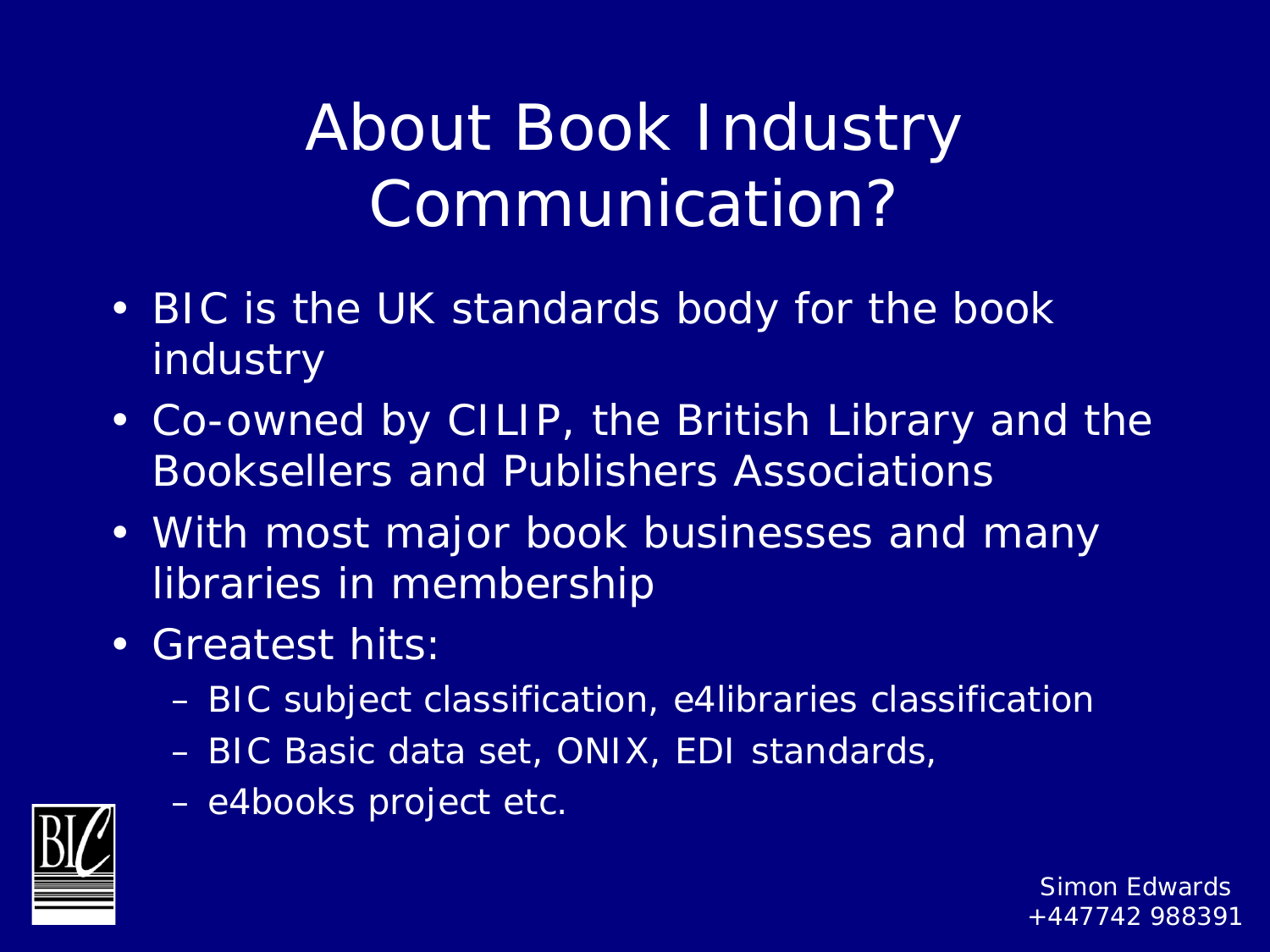#### What is e4libraries?

- An initiative of BIC (begun in 2007)
- Launch funded by the MLA
- Steering group of leading libraries etc.
- A Scoping Report by Simon Edwards
- The start of a campaign…
- ... to improve the library supply chain using beneficial technologies, focusing on standards and systems interoperability

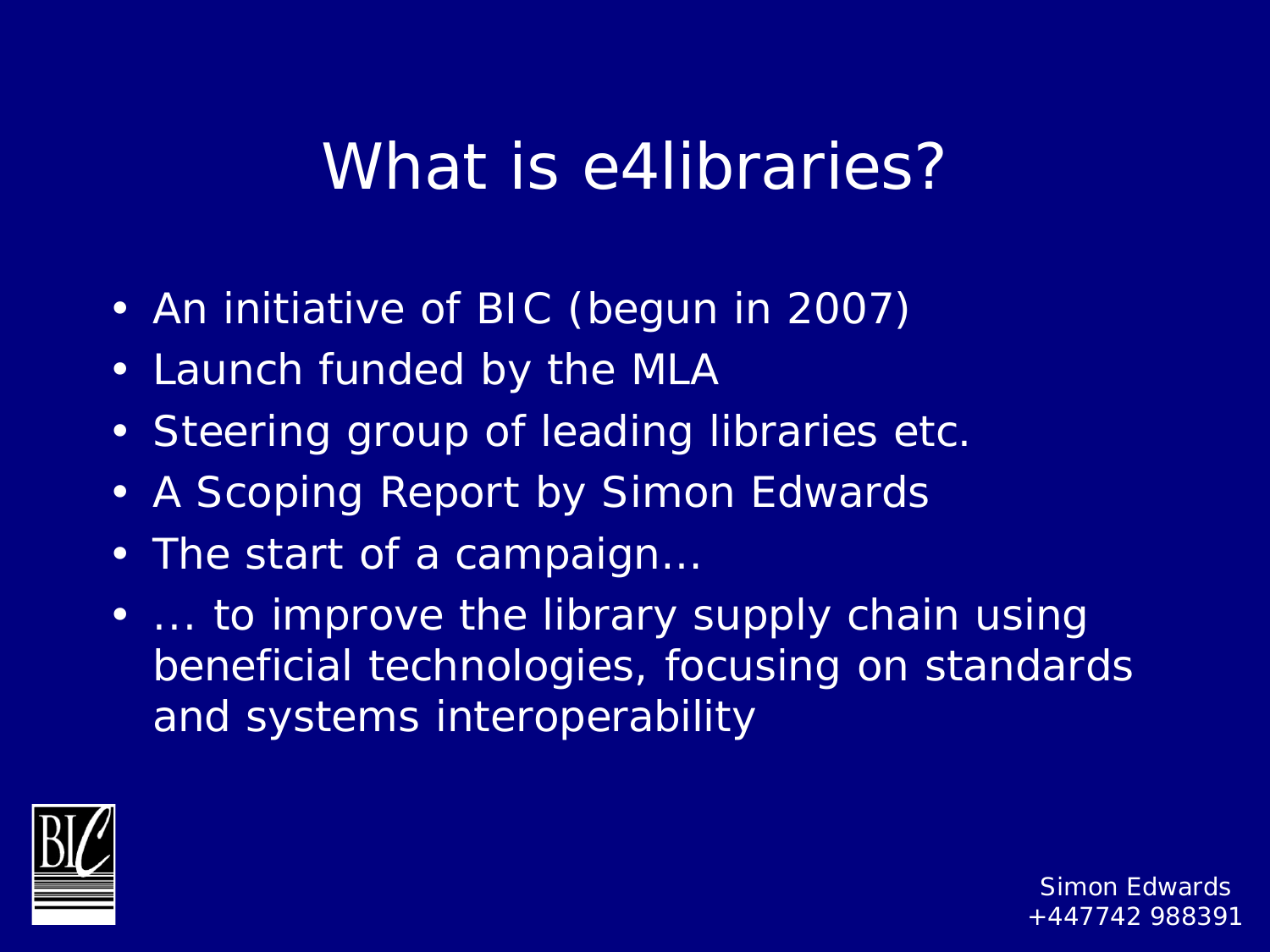#### Technologies, standards and interoperability

- Improve the library supply chain:
- Beneficial technologies
	- Efficient Bibliographic Information supply
	- Full Cycle EDI
	- . RFID
- Focusing on standards
	- MARC21, ONIX, Tradacoms, EDIFACT, XML, EDItxt, SIP2, ISO 28560,



- Systems interoperability
- e.g. Integration with finance systems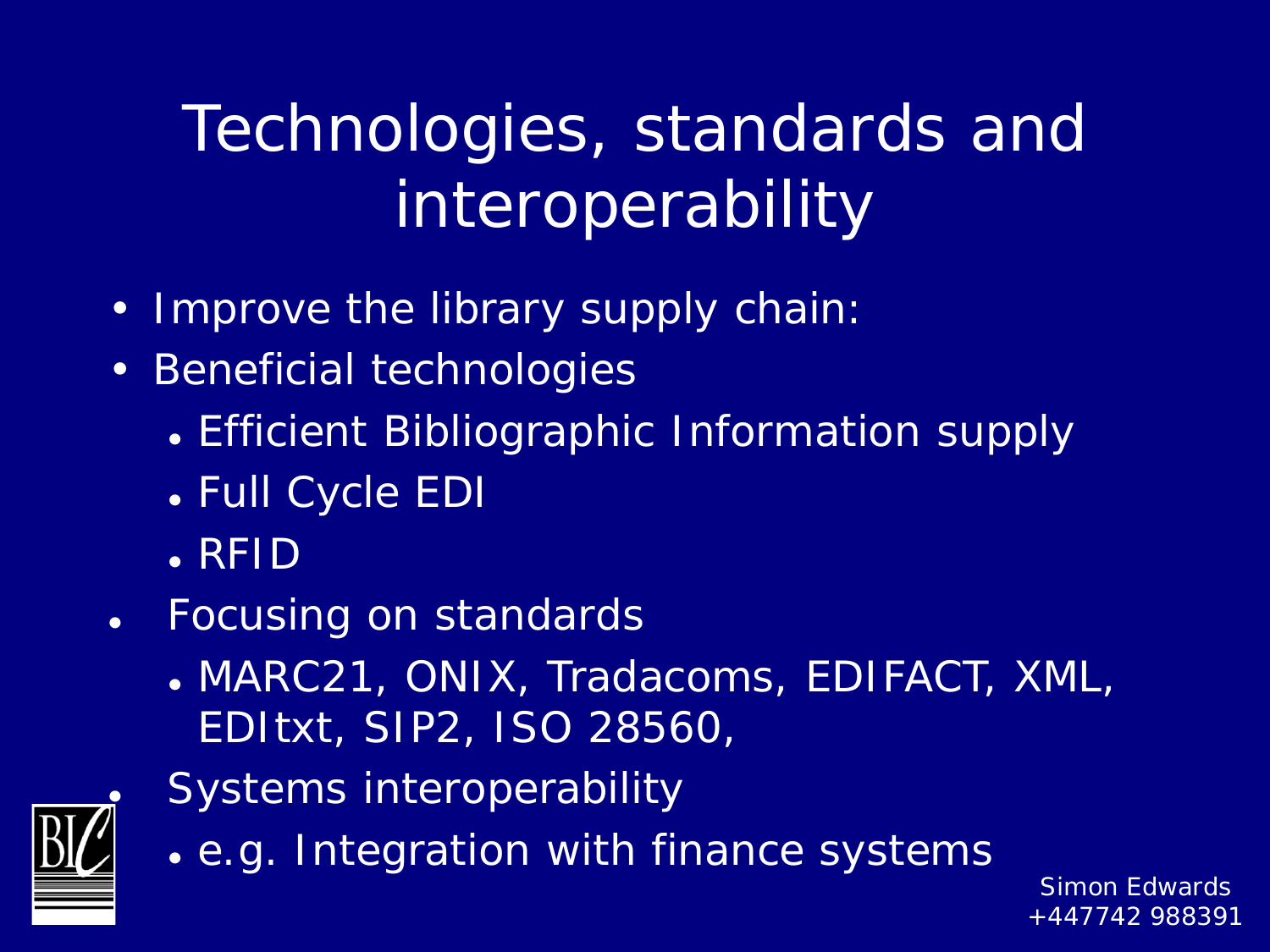#### Bibliographic Data Supply

- Several suppliers
- Several products and services
- Several different methods of sourcing data
- Must be up to date and complete information
- An efficient process/work flow
- Minimal human intervention
- Speedy upload to LMS, OPAC etc.
- Key is to eliminate duplication

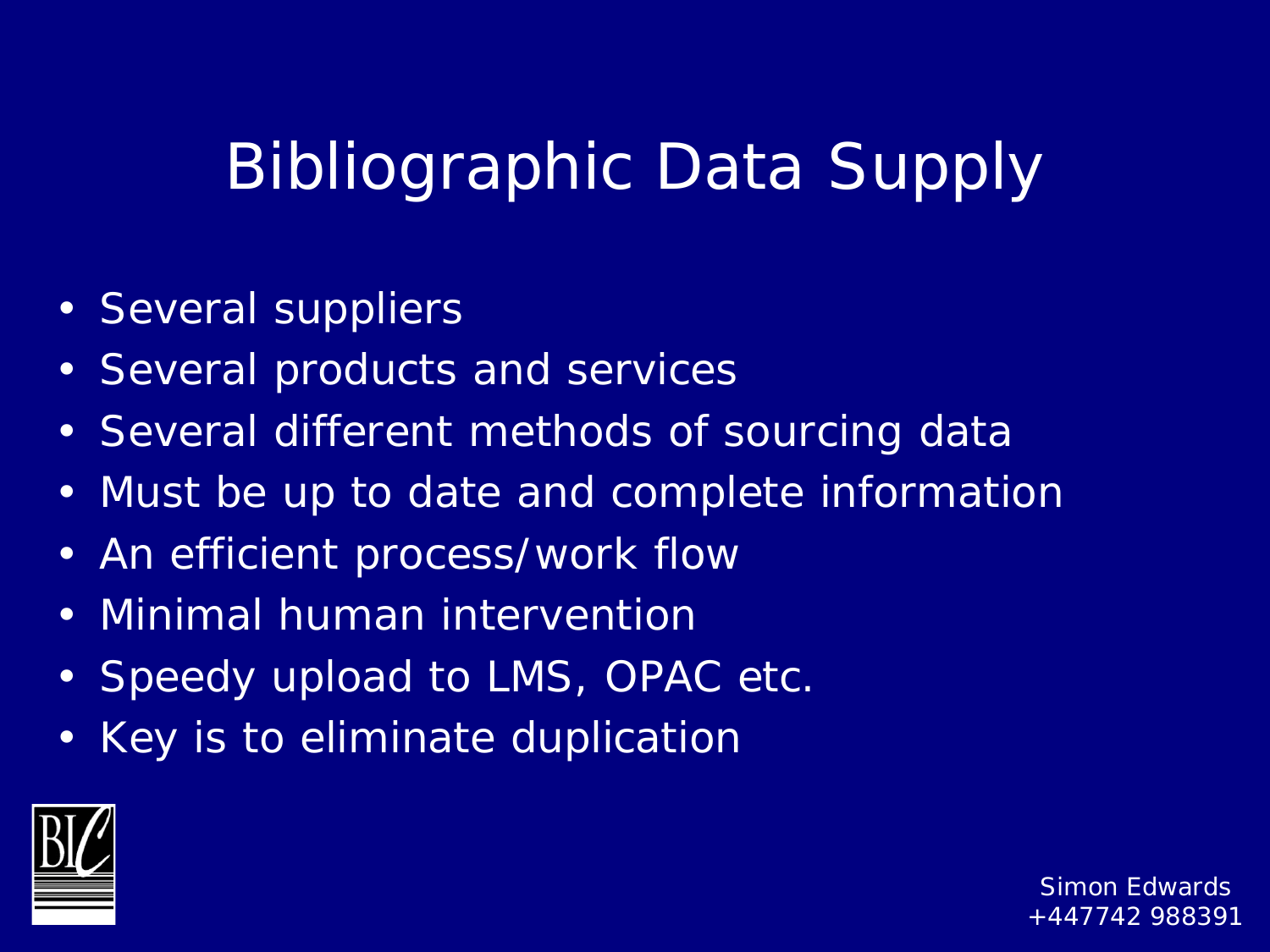## Full Cycle EDI

- Proposals/Quotes
- Library orders
- Order responses/acknowledgements/status reports
- Order fulfilment
- Invoices

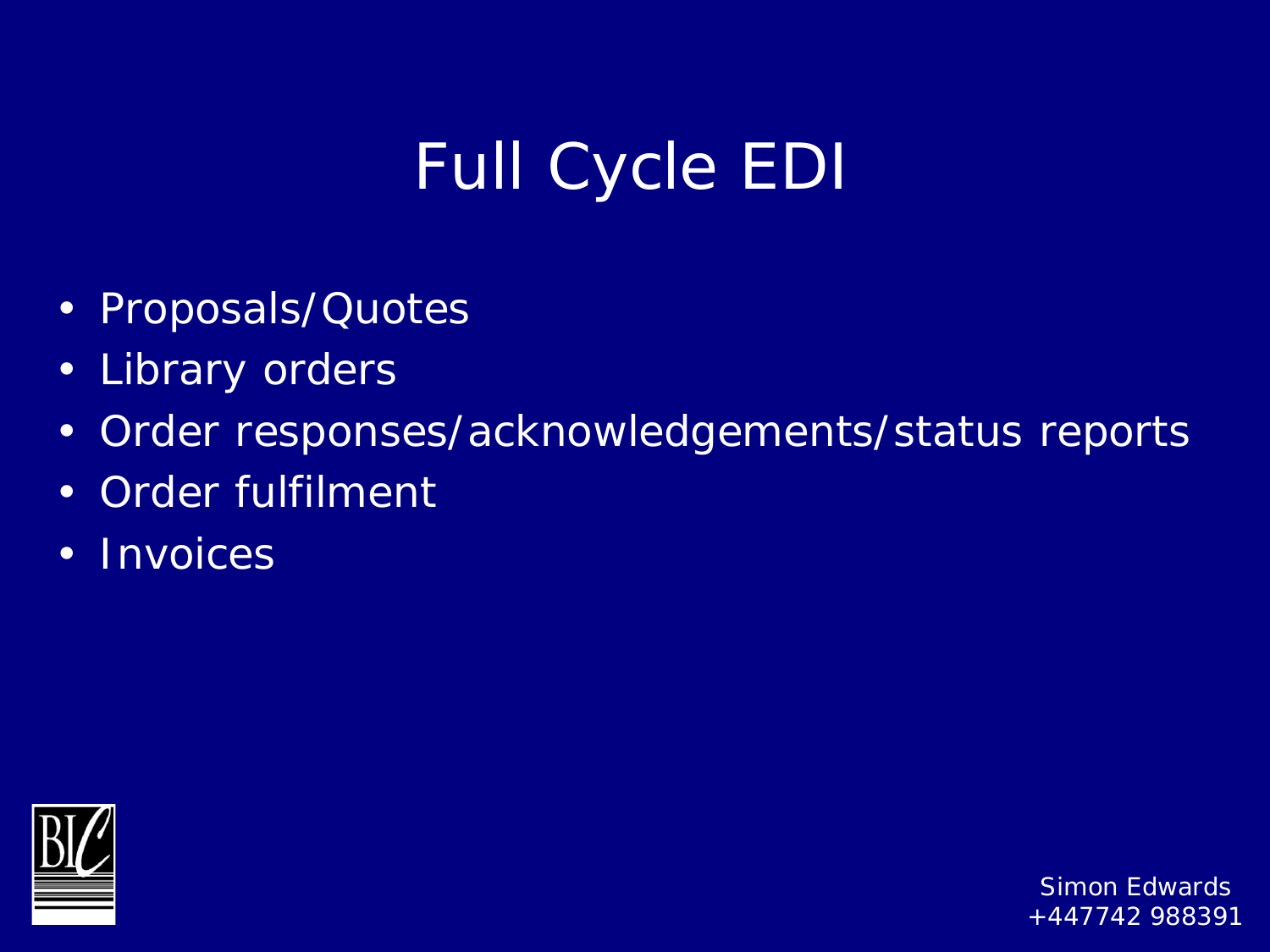#### EDI Roll-out

- EDI: usage data (UK public Libraries)
	- Quotes: 40%
	- Orders: 75%
	- Order Acks/Responses: 30%
	- Order Fulfilment/Cat Services/Item Load: 15%
	- Invoices: 15%
- Not enough to maximise benefit from investment in EDI
- Many libraries believe the job is complete once they have implemented EDI orders

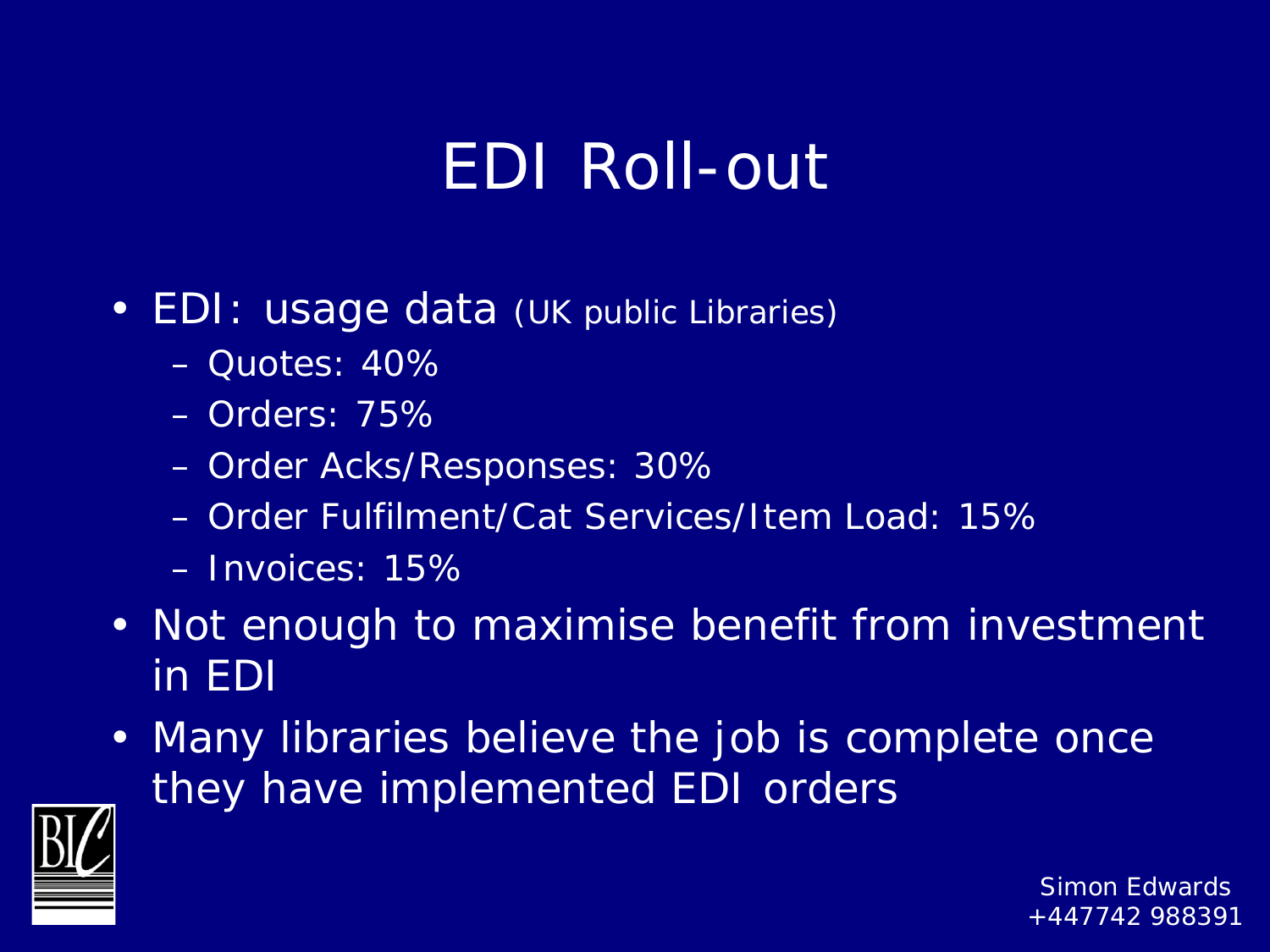#### EDI Benefits

- We know that there is significant benefit to be gained from implementing full cycle EDI
	- (from quotes through to invoices)
	- Some benefit from supplier stock selection (If done right)
	- London Borough of Havering case study showed significant benefits:
	- Average Admin cost: £5.46 per book purchased
	- Reduced to £0.62 per book purchased

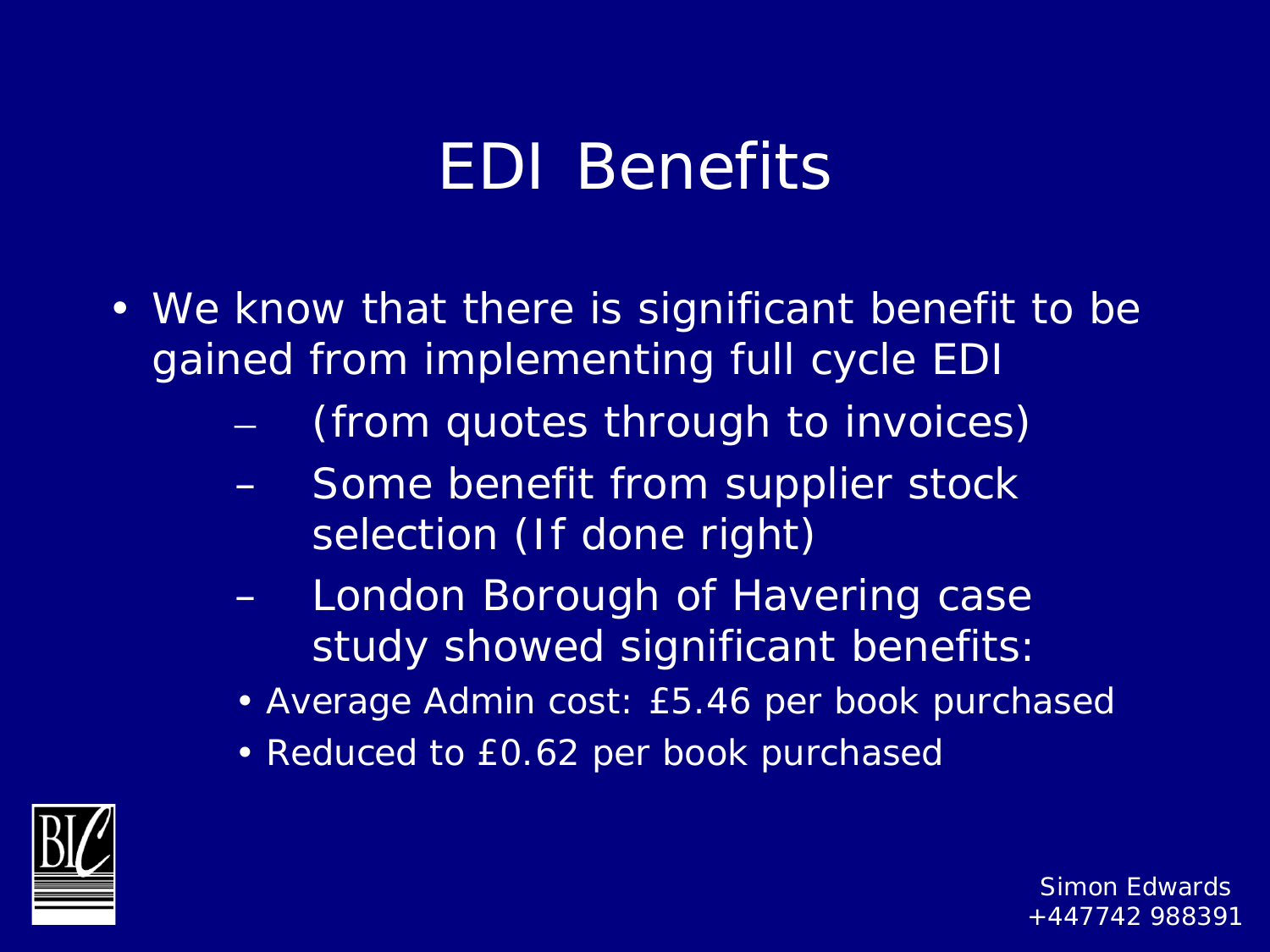#### RFID

- Self service
	- Self issue/self return
	- Payment and fines
- Stock management
- Security
- Catalyst for improvement in libraries
- Importance of adopting the new ISO standard
- And the BIC/CILIP UK guidelines

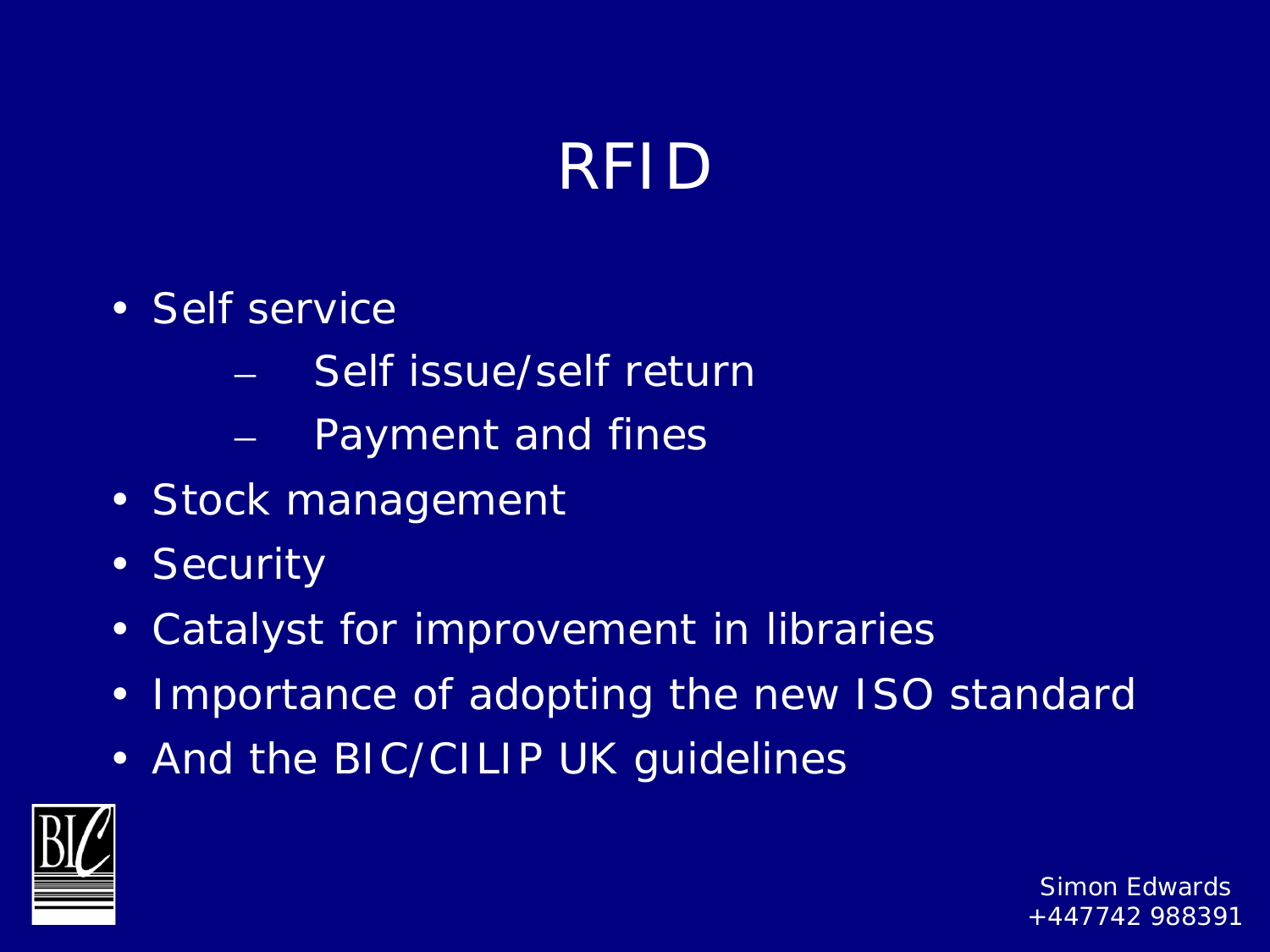## E4libraries is here to help and encourage

- Encourage library supply chain to implement technology
- Support decision with information, advice, case studies etc.
- Develop guides to help
	- Guide to RFID, Guide to EDI
- Improve adherence to standards
	- BIC Library Technical Meeting
- Develop new standards where necessary



– E4libraries classifications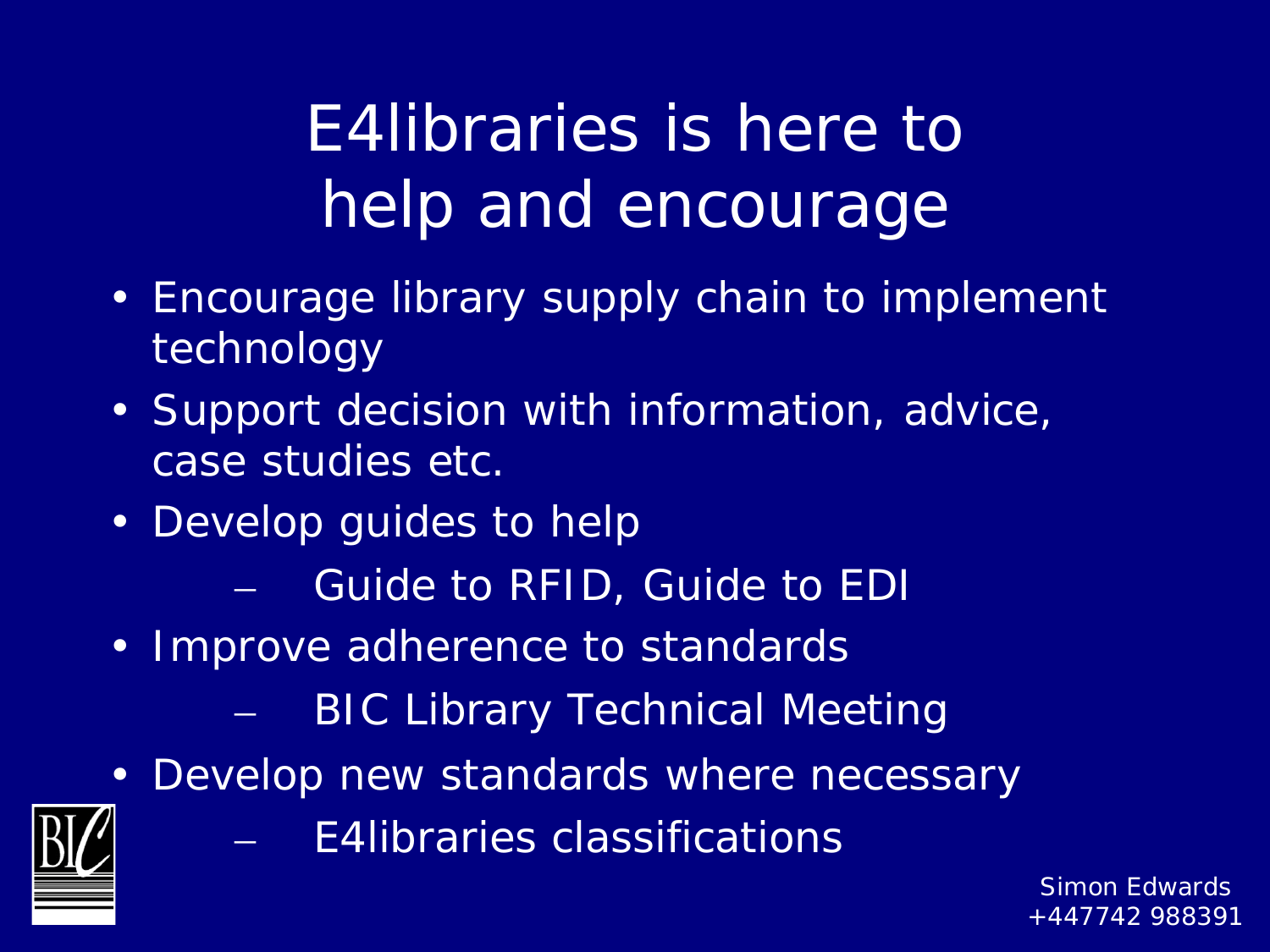#### E4libraries accreditation - Who can apply?

- Libraries
- Library Stock Suppliers
- Library Management System Suppliers
- Other Service Providers and Library Supply Chain **Organisations**

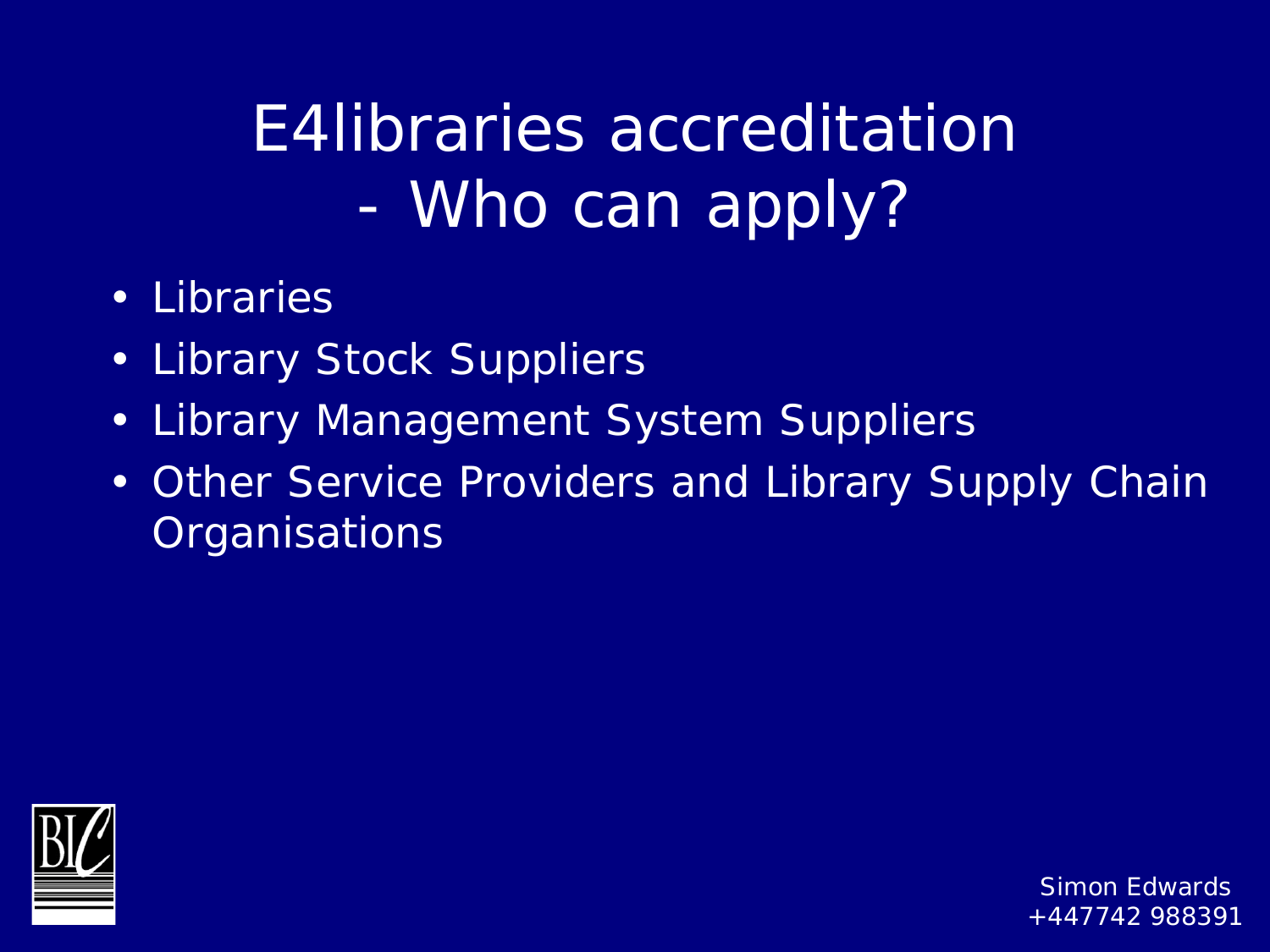#### Libraries

- Do you have efficient bibliographic processes or a disconnected cottage industry?
- Do you do full-cycle EDI from orders/quotes to invoices/fulfilment? Or just do orders?
- Do you have RFID or efficient barcode self service solutions etc. or all issues by staff
- Does your LMS integrate with RFID systems and Finance? Or just standalone
- Apply for e4libraries accreditation

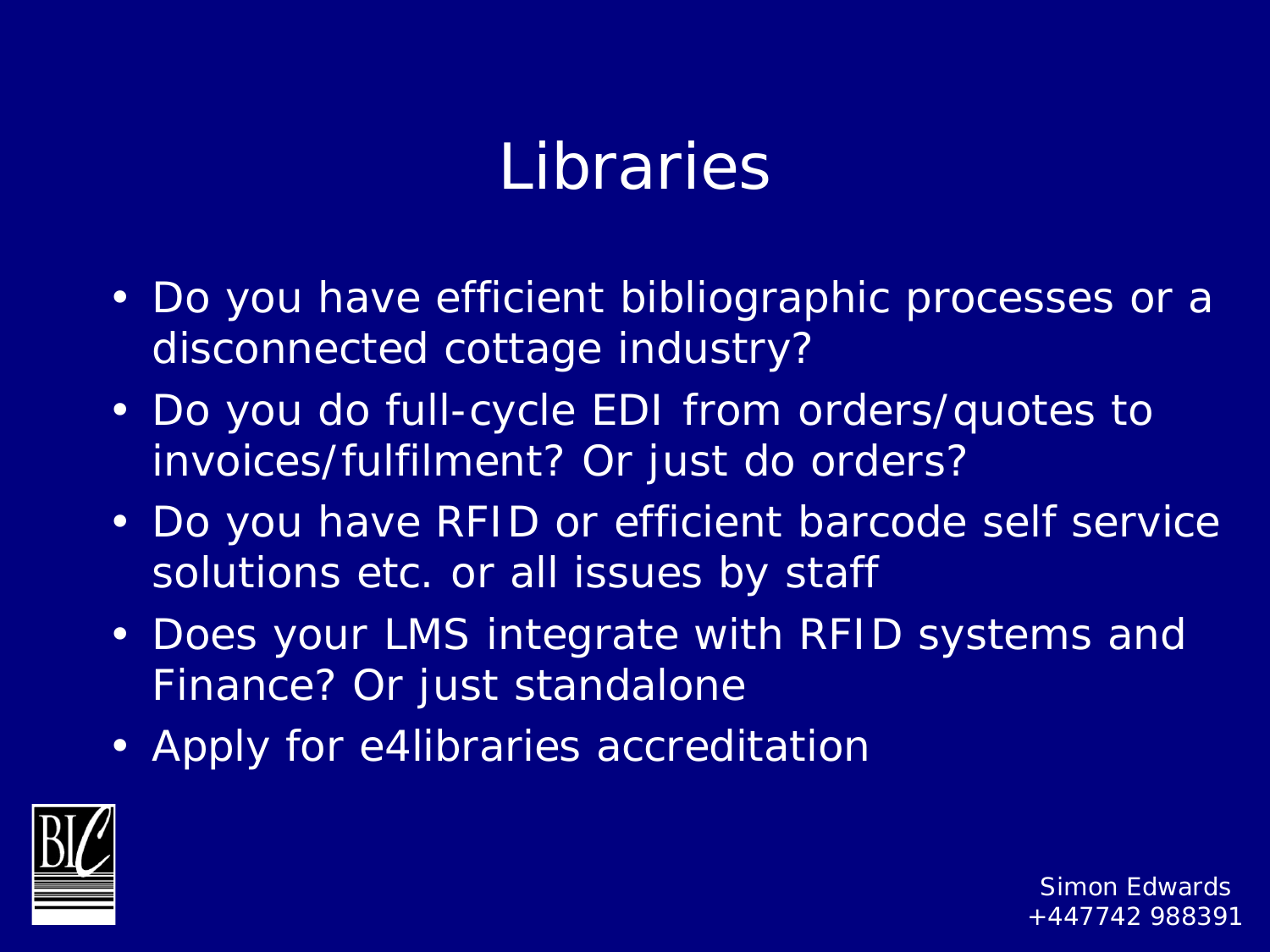#### Library Stock Suppliers

- Do you do full cycle EDI?
- Welcome and help libraries into EDI?
- Adhere to standards, avoiding complexity?
- Apply and program RFID tags?
- Supplier stock selection solutions?
- Shelf-ready stock?
- Apply for e4libraries accreditation

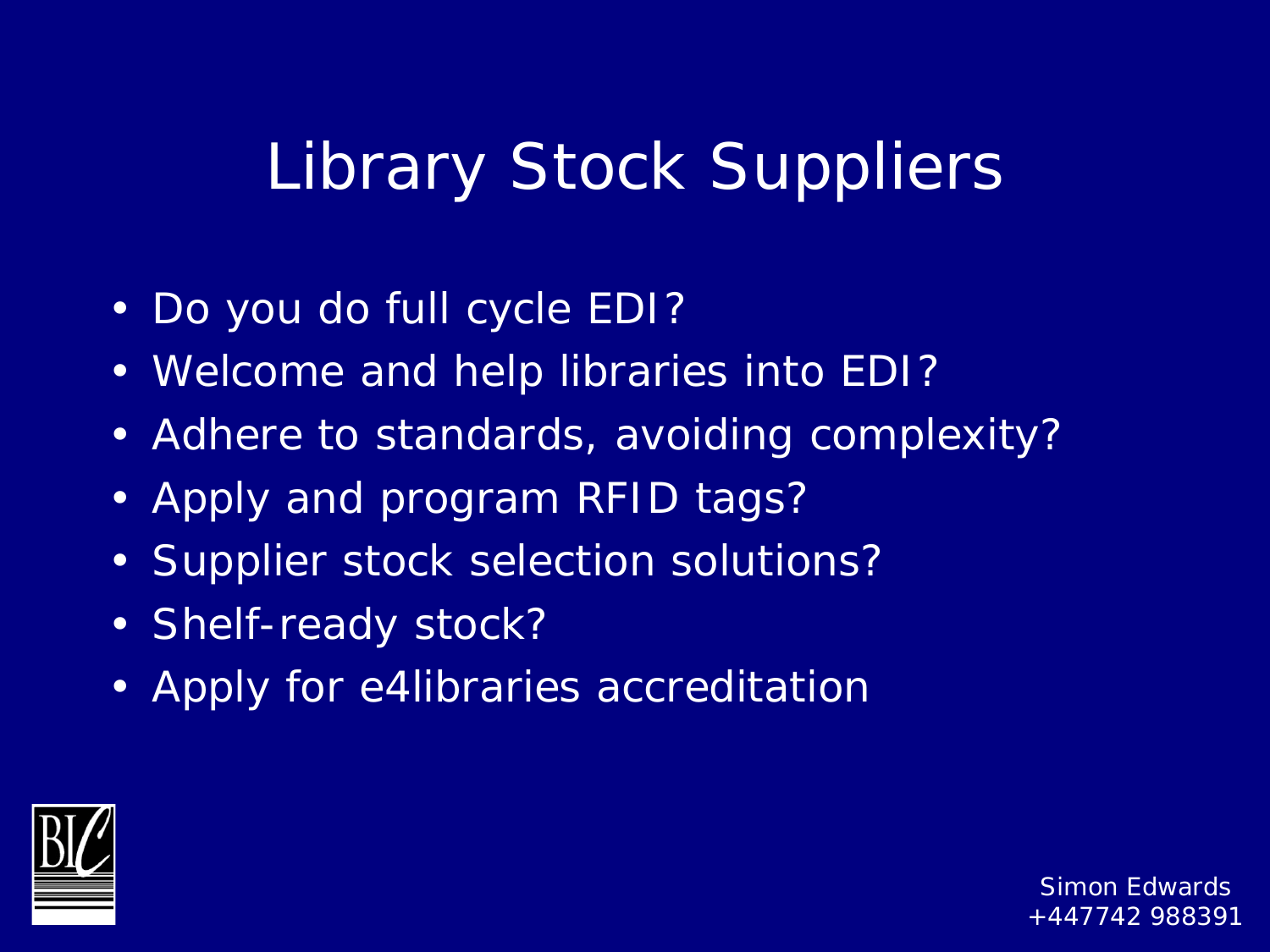#### LMS Suppliers

- Do your systems do full-cycle EDI?
	- Orders, quotes, responses, invoices, fulfilment
- Provide EDI as a core requirement not an extra cost option (No £3000 a year just for orders!)
- Integrate with leading RFID and Finance Systems?
- Help, support, promote efficient Bibs, EDI, RFID?
- Apply for e4libraries accreditation

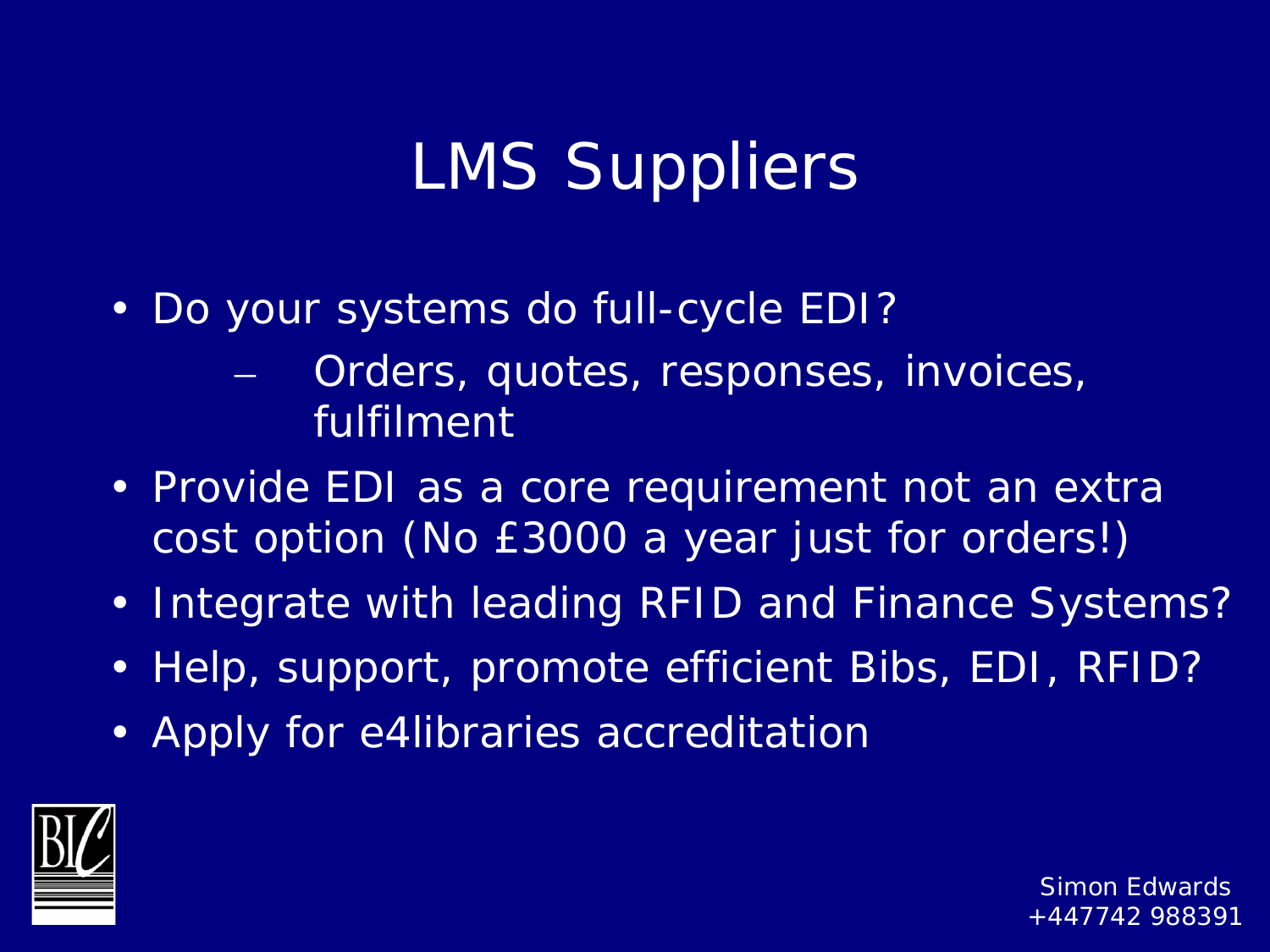## Other Library Supply Chain **Organisations**

- EDI Networks
- EDI Bureaux
- Bibliographic data suppliers
- Any organisation with a role to play in developing technology solutions to improve the library supply chain
- If you support the aims of the e4libraries project
- Apply for e4libraries accreditation and make your case!

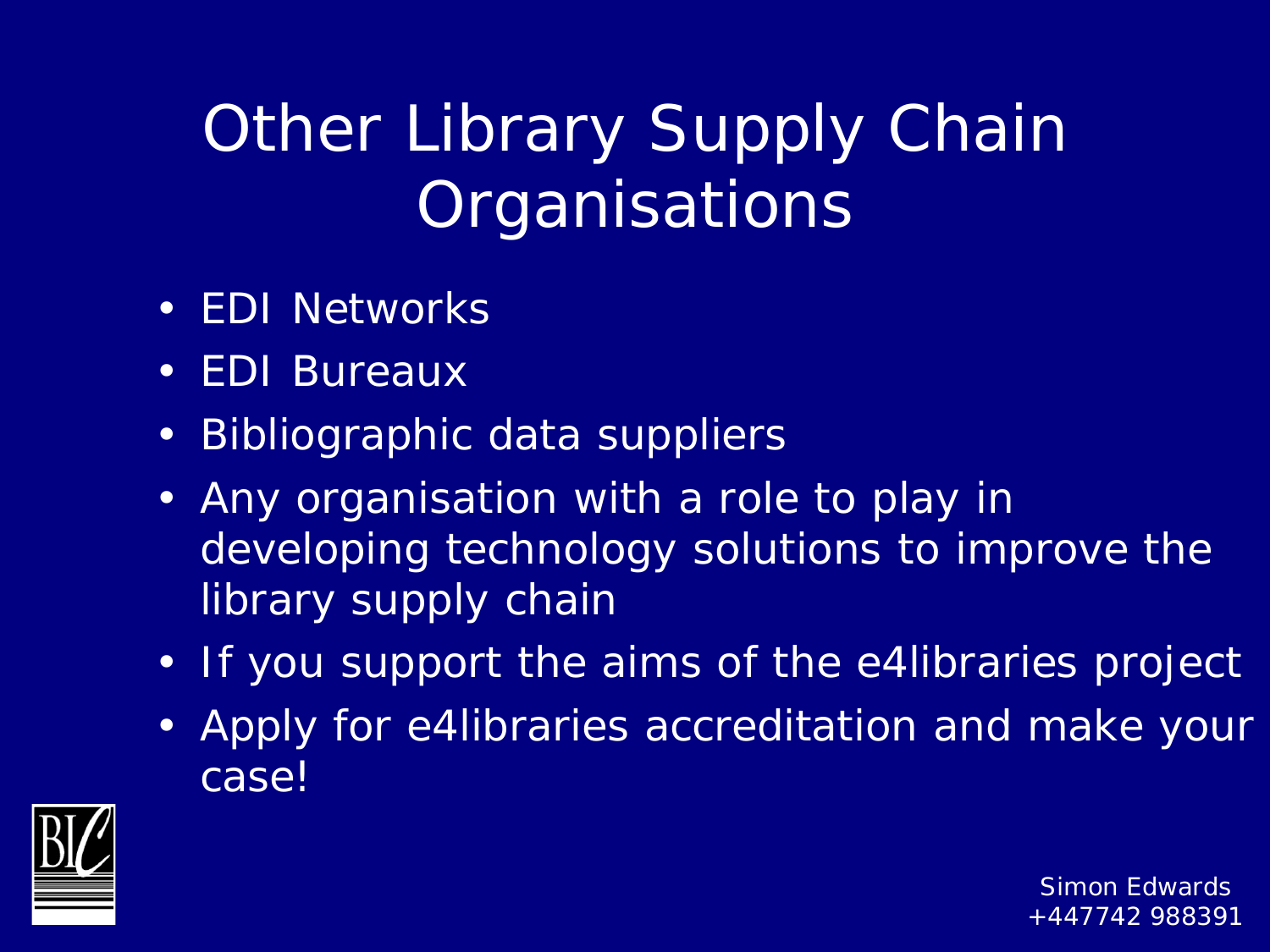#### E4libraries Accreditation

- Recognise progress made
- Reward hard work
- Provide something to display which says:
	- We are modern, up to date and efficient
	- Investing in our organisation
	- Improving our service to our users, customers, trading partners etc.



• *Eventually why would anyone want to buy stock, LMS, EDI, RFID or Bibs from an organisation without e4libraries accreditation?*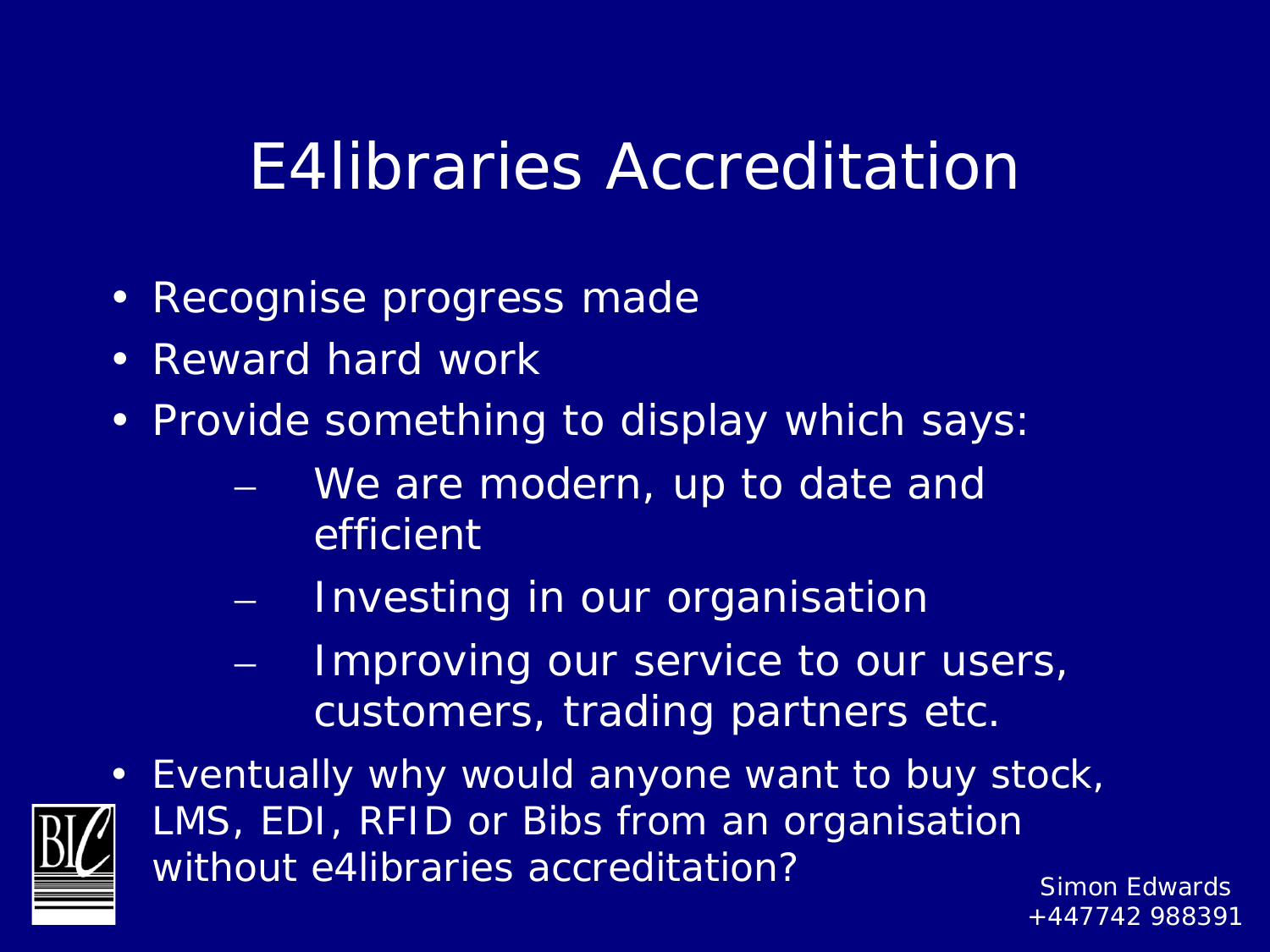#### Now what?

- You apply by visiting e4libraries.org
- Libraries and Library Stock Suppliers
	- Follow the instructions, download a questionnaire, fill it in and send it to BIC
- Other organisations including LMS suppliers
	- Apply in around 1000 words saying why you should receive the accreditation

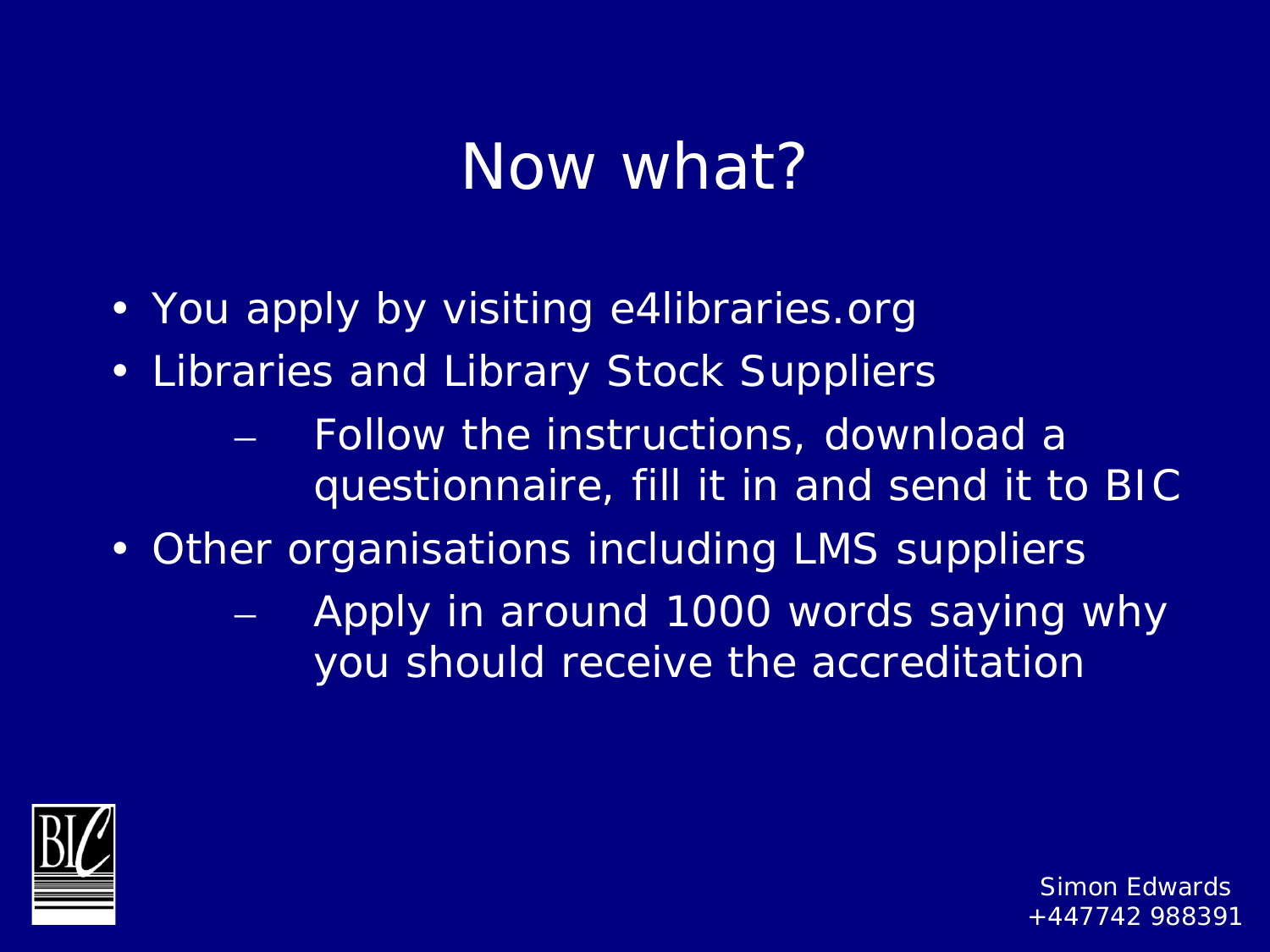#### The Accreditation Process

- A panel of experts meets to discuss the applications
- A rigorous benchmarking process ensures fairness
- Ambiguities are resolved over the phone to the applicant organisation
- A spreadsheet model holds the input, the scores and weighting etc. to ensure continuity over time
- The panel makes its decisions and applicants are informed

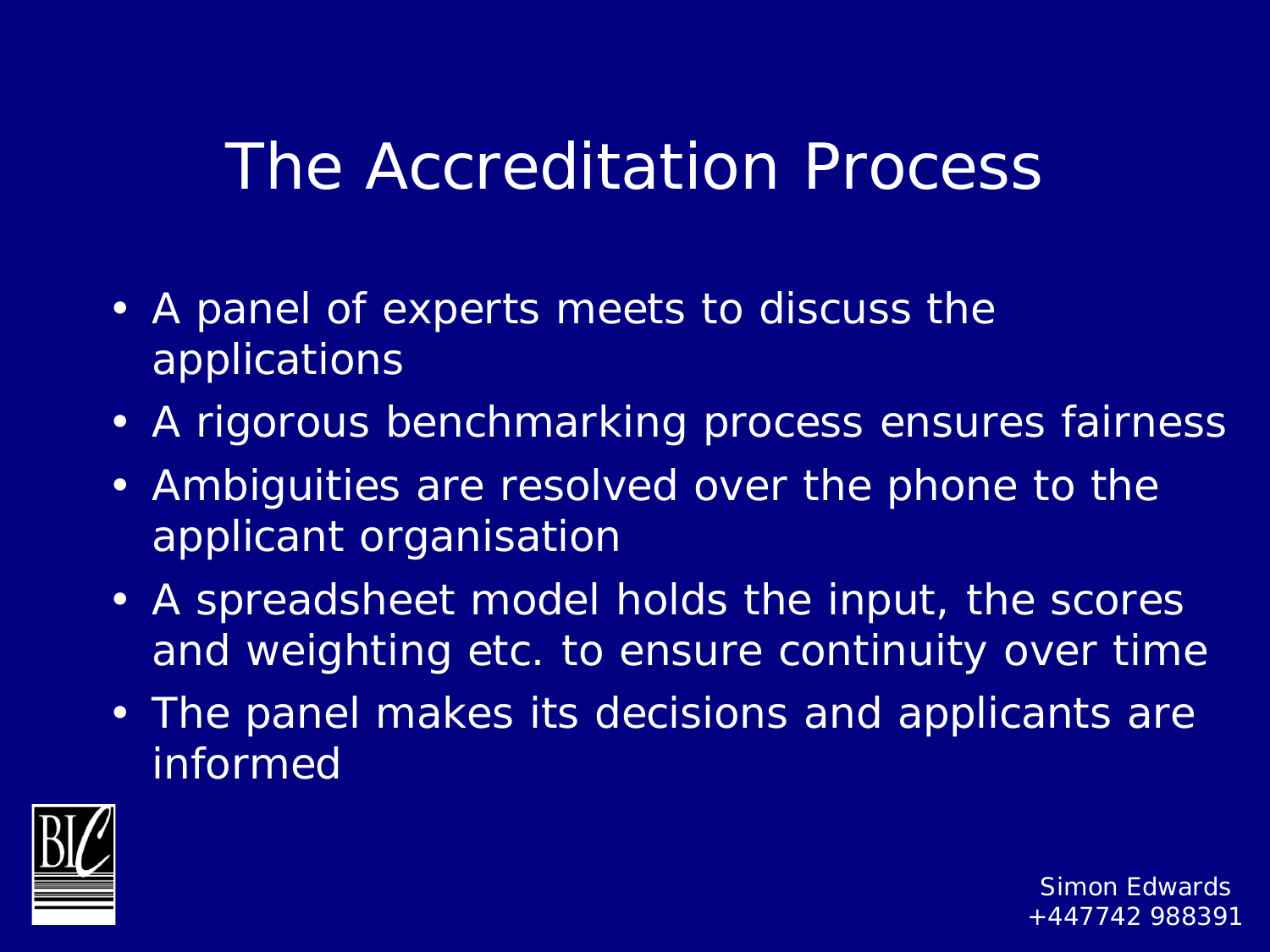#### How high is the bar?

- Not that high (to start with!)
- Basically libraries should do some or all of these:
	- Efficient Bibs sources and processes
	- A fair bit of EDI (not just orders!)
	- Some RFID (maybe self service)
	- Perhaps integrate LMS to Finance system
- Adhere to standards
- If you are not doing the above things then you probably should be anyway!

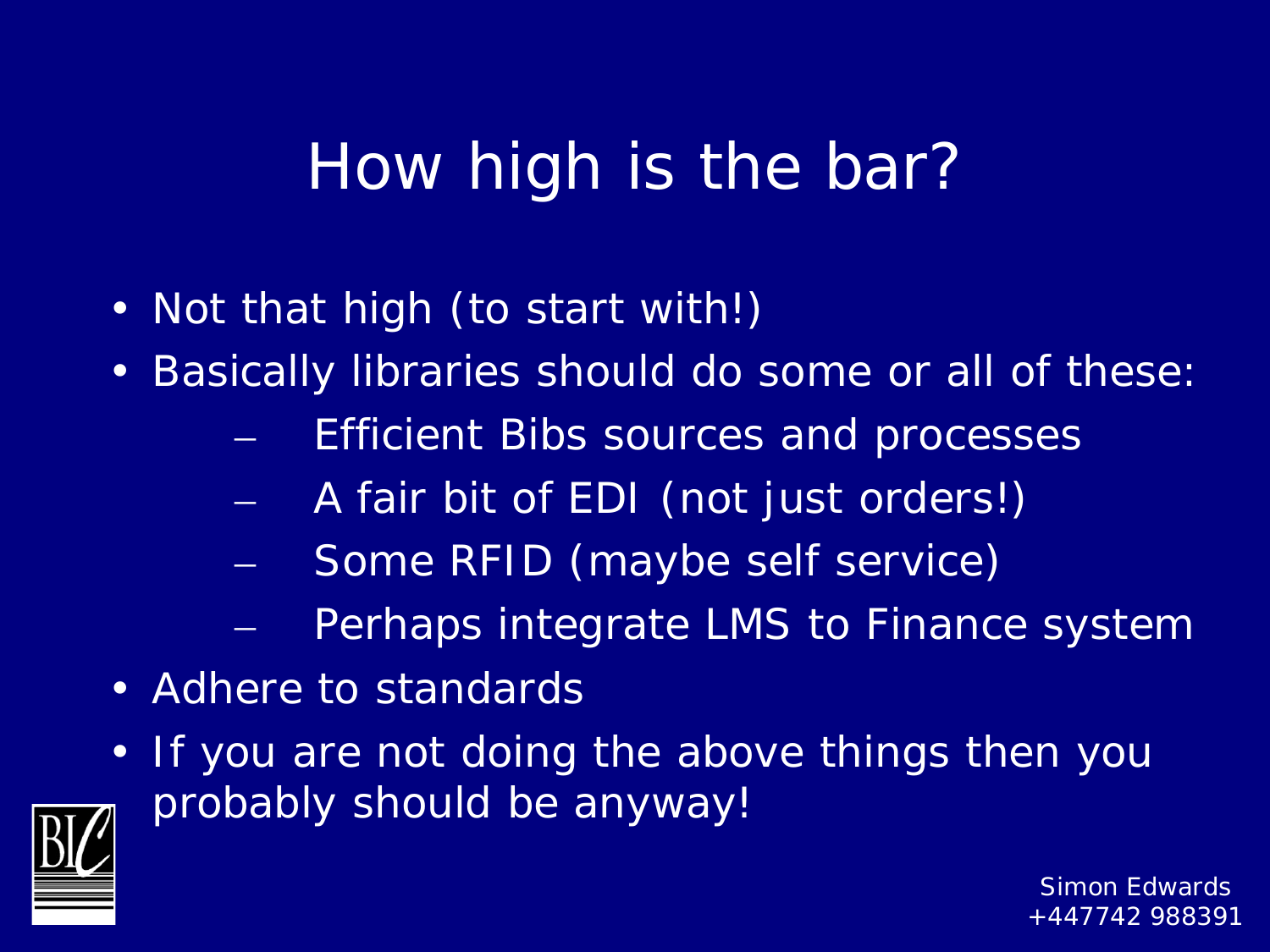#### What if you fail?

- No one will know (confidential)
- Only the successful applications are publicised
- BIC e4libraries will explain confidentially why you failed and where improvement is needed
- Advice and guidance from experts is available
- So you've nothing to lose by applying

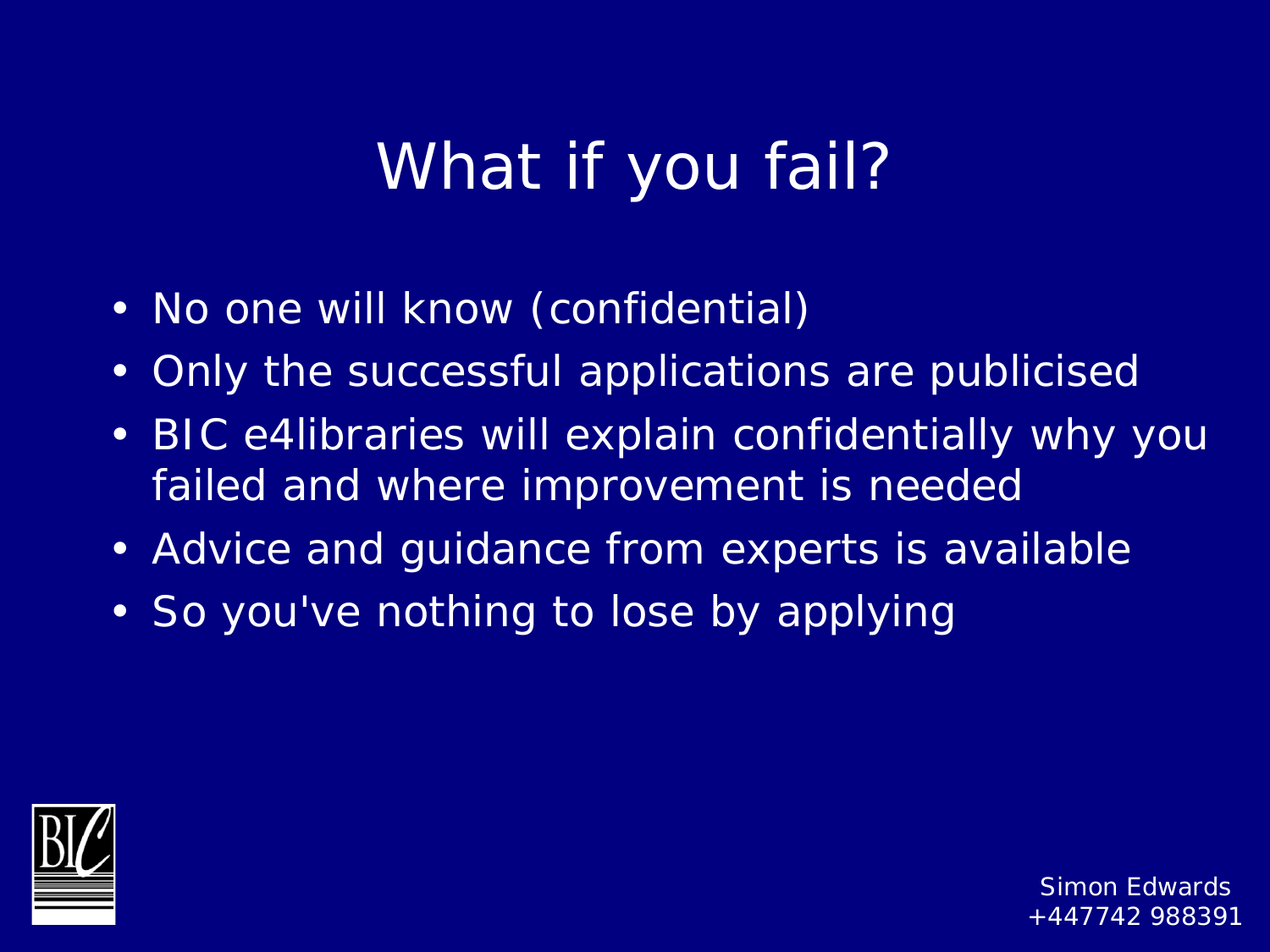#### Exploiting your success

• When you've applied and succeeded in getting accreditation



- Wear your logo with pride
- Put it on your website
- Put it in your organisation letterhead, flyers, etc.

Tell staff, bosses, trading partners etc.

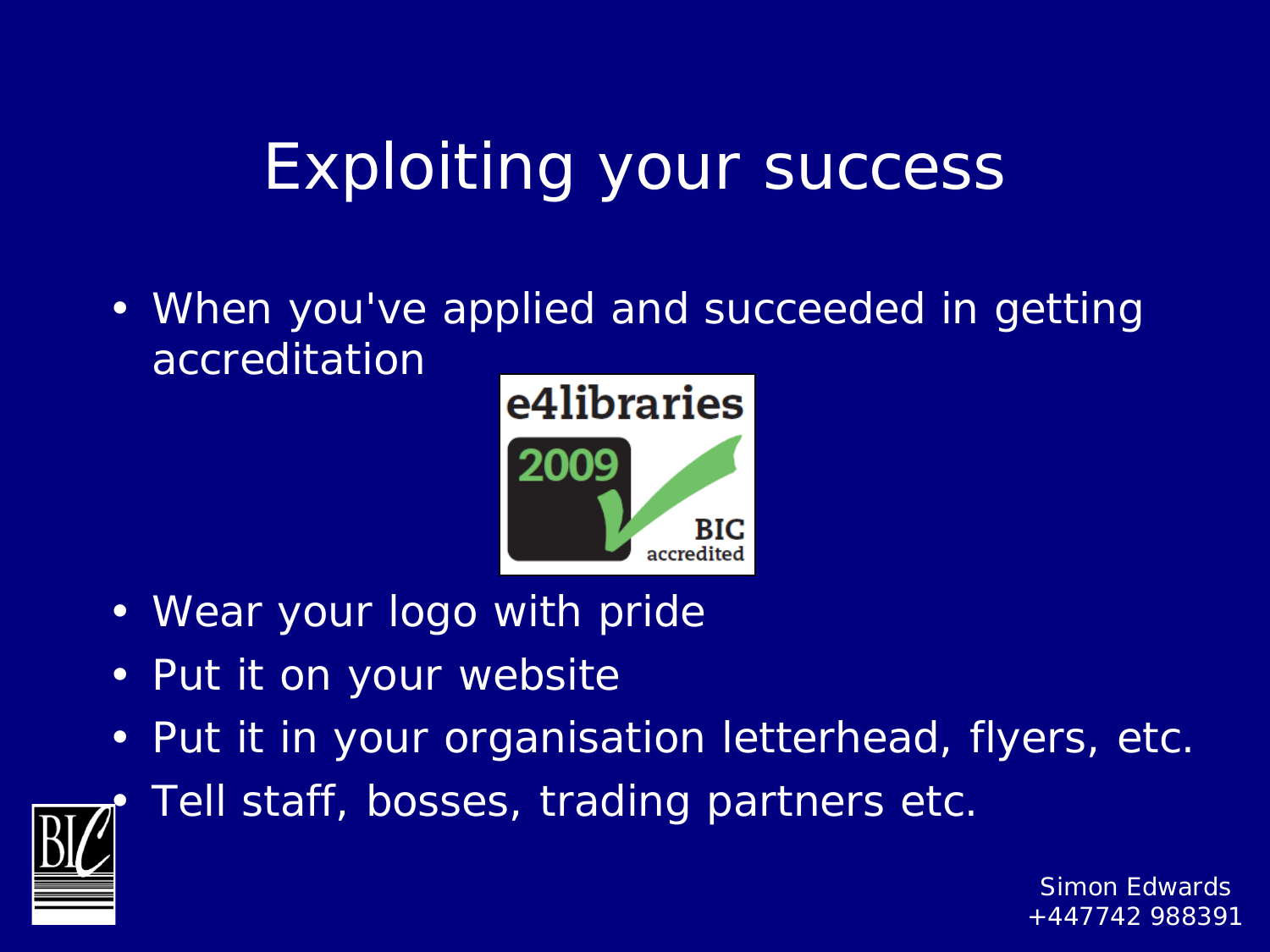#### **Organisations** Accredited July 2009



- Libraries:
	- Essex Libraries, Middlesex University Library, Norfolk Libraries, Sutton Libraries, Westminster Libraries
- Library Stock Suppliers:
	- Askews, Bertrams, Coutts, Dawsons, Holt Jackson, Peters, YBP
- LMS suppliers:
	- Axiell (DS), Infor

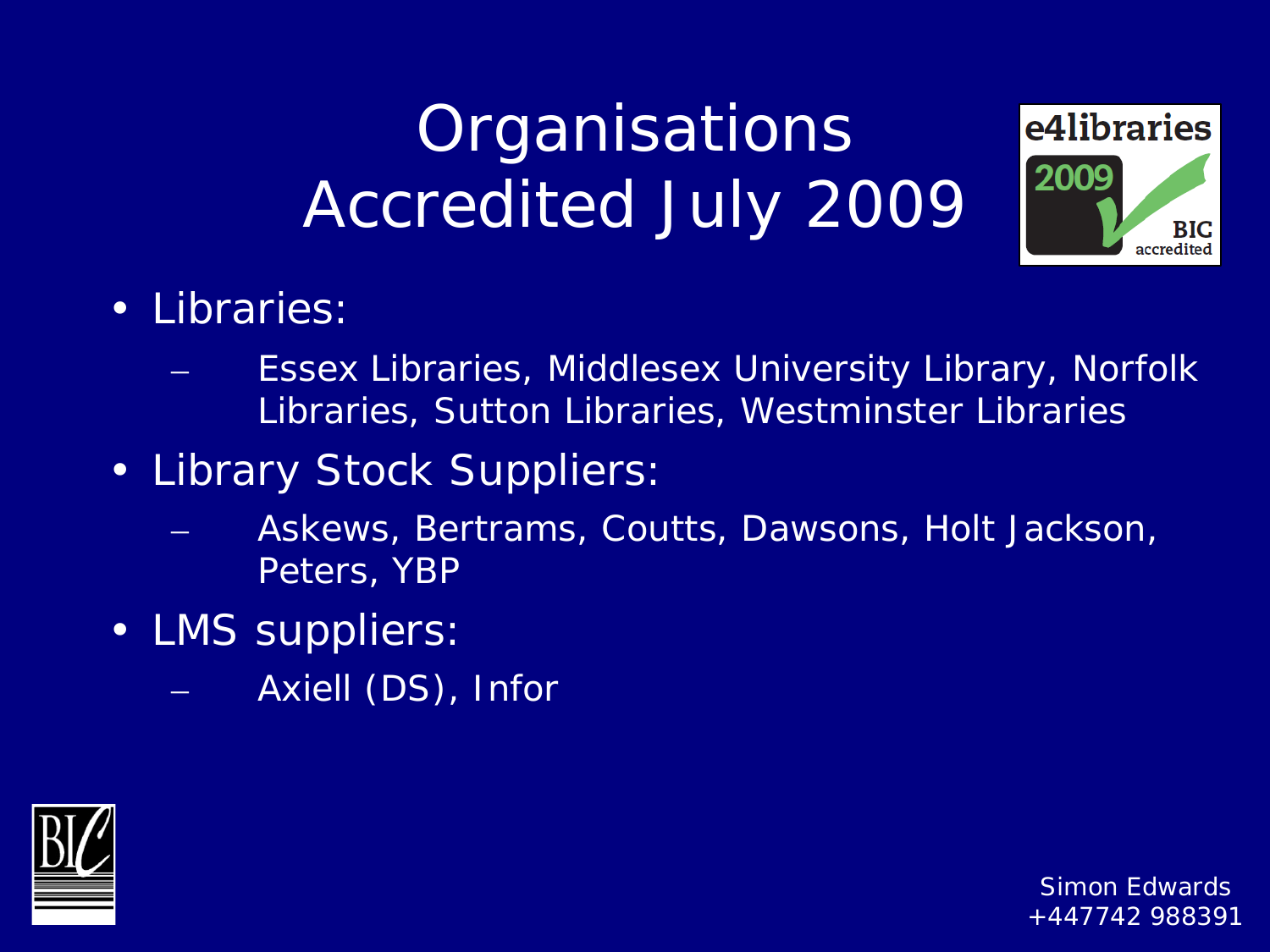#### Take Action!

- If your organisation is missing from that list...
- Take action see me afterwards!
- If you doubt you'd pass why not apply anyway in confidence and get free consultancy and advice?
- If you are just beginning then ask for advice or
- Look at the resources on the e4libraries website
- If your supplier's or trading partner's organisation is missing – ask why?



• Please note the e4libraries accreditation scheme is free!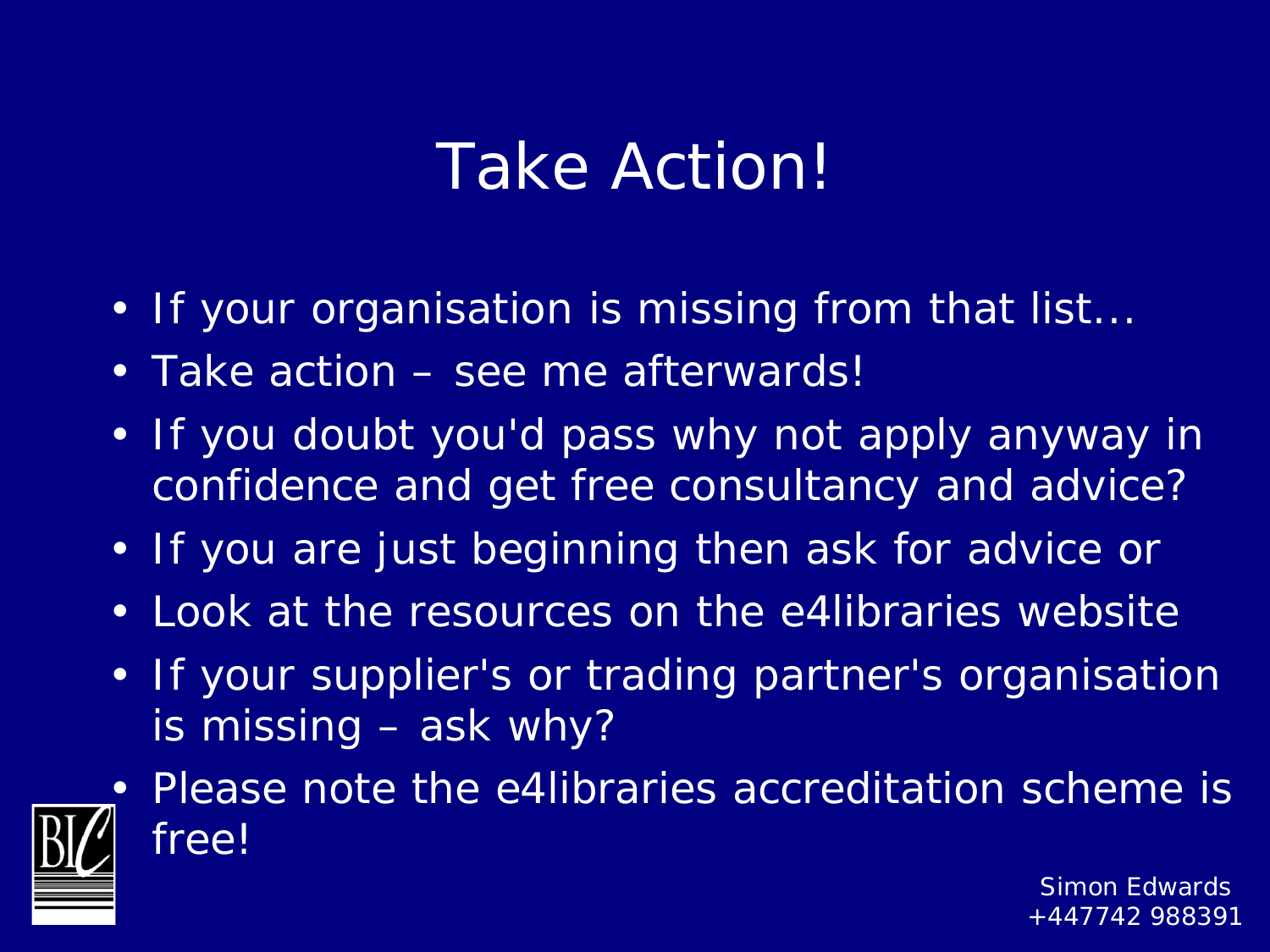

# 2009

# BIC Simon Edwards